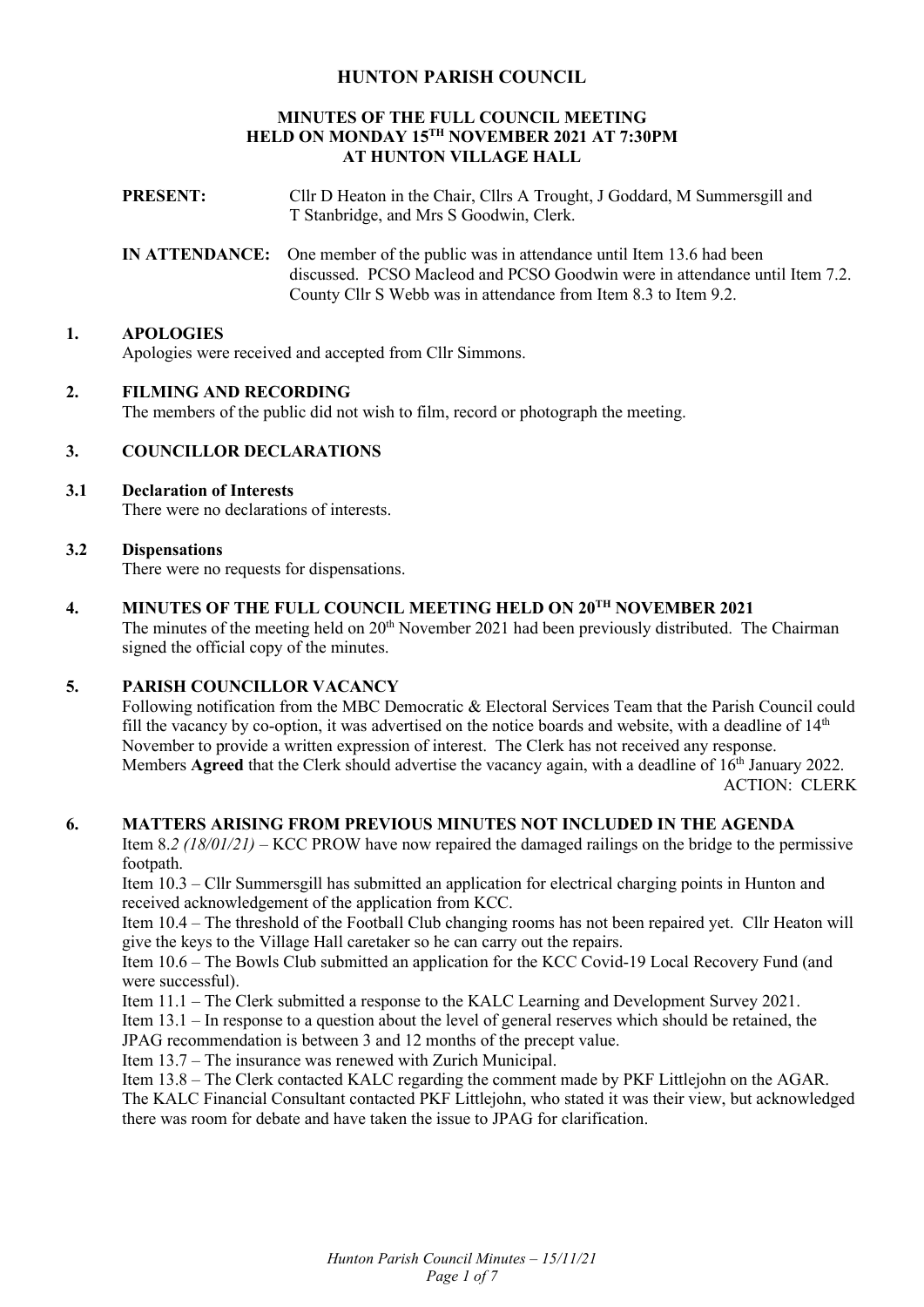# **7. POLICE**

# **7.1 Police**

*(Item moved before Item 5)* 

 PCSO James Goodwin and PCSO Megan Macleod introduced themselves to the Parish Council. PCSO Macleod is the PCSO for Allington and Bridge, but as there was no PCSO cover for Coxheath & Hunton she had taken it on temporarily. PCSO Goodwin is taking over from PCSO Macleod and is responsible for a large area, which includes Hunton, from January 2022.

PCSO Goodwin asked about the main issues affecting Hunton. The response was: a number of break ins two years ago; some trail bike riding; fly tipping; scam calls; and lorries using unsuitable roads.

The PCSOs have been addressing cars parked on North Folley Road and mentioned incidents of pushy exprisoners selling door-to-door.

In response to a question about monitoring speeding, PCSO Macleod stated that parishes can pay for officers to come out and use the speed gun.

Numbers to call for the police are 101 and 999.

As the new PCSO, PCSO Goodwin has tried to contact Huntonwatch. He is also trying to get a Community Warden out into the villages.

The Clerk will send out the Parish Council meeting dates to PCSO Goodwin. The police do not send the crime statistics out anymore but has given details of two websites that parish clerks can look at.

# **7.2 Huntonwatch**

Steve and Sue Wyles from Huntonwatch have provided the following report:

PCSO - the new PCSO has been confirmed and has tried to make contact. We are waiting for him to try again and will try to arrange a meeting as soon as possible.

Scams - the number of new scams is increasing as we head towards Christmas. We are urging our members to be extra vigilant.

Dognapping - Three attempts to steal dogs were reported to us over the last month or two. Two males in a large white high-top van tried to call dogs to them, twice with dogs off the lead in Bishops Field and once from a private garden in the same area. Fortunately, they were unsuccessful and on the last occasion the dog owner gave chase and the criminals sped away onto West Street.

Dog fouling - We have seen the 'clean it up' signs that have been put up by the Parish Council, but it is too soon to know whether they have made a noticeable difference. Early signs are encouraging but during the first week after the signs had been put up, we found several poo bags left on the ground and hung on fencing.

Facebook - Following a couple of incidents where our Facebook account had been hacked, we have taken the decision to not use Facebook for Huntonwatch purposes. This includes no longer monitoring the Hunton Facebook page (the possible source of one virus which allowed someone to replicate our personal account).

Membership - we have had a few new members following a number of outbuilding thefts in the general area of the church. It is our intention to validate our mailing list in the new year and to put an article in the Hunton Herald to see if we can attract a few more - especially anybody new to the village.

# **8. LOCAL COMMUNITY**

# **8.1 King George V Playing Field Committee**

The Chairman of the Committee, Steve Jones, sent his apologies for not attending the meeting but has provided the following report:

Play equipment:

Work is ongoing to repair and uplift the play equipment and surrounding area. The wooden platform on the multiplay has been replaced, addressing the final issue from the annual safety inspection and the metalwork will be repainted in the spring. The Committee are exploring options to enhance the existing play area with the possible addition of a 'springer' rocking horse, which would be ideally suited to younger children.

# Boundary fence:

We have now received a firm quote for the supply and installation of a 90m boundary fence at the North-West corner of the field of £8,200 plus VAT for standard green painted metal palisade fencing similar to that along the boundary with Hunton Engineering. This type of fencing would offer only limited security and the Committee are looking at other options that may be more economical and aesthetically pleasing, while still providing an element of security, for example hedging comprising Pyracantha, Berberis, etc.

> *Hunton Parish Council Minutes – 15/11/21 Page 2 of 7*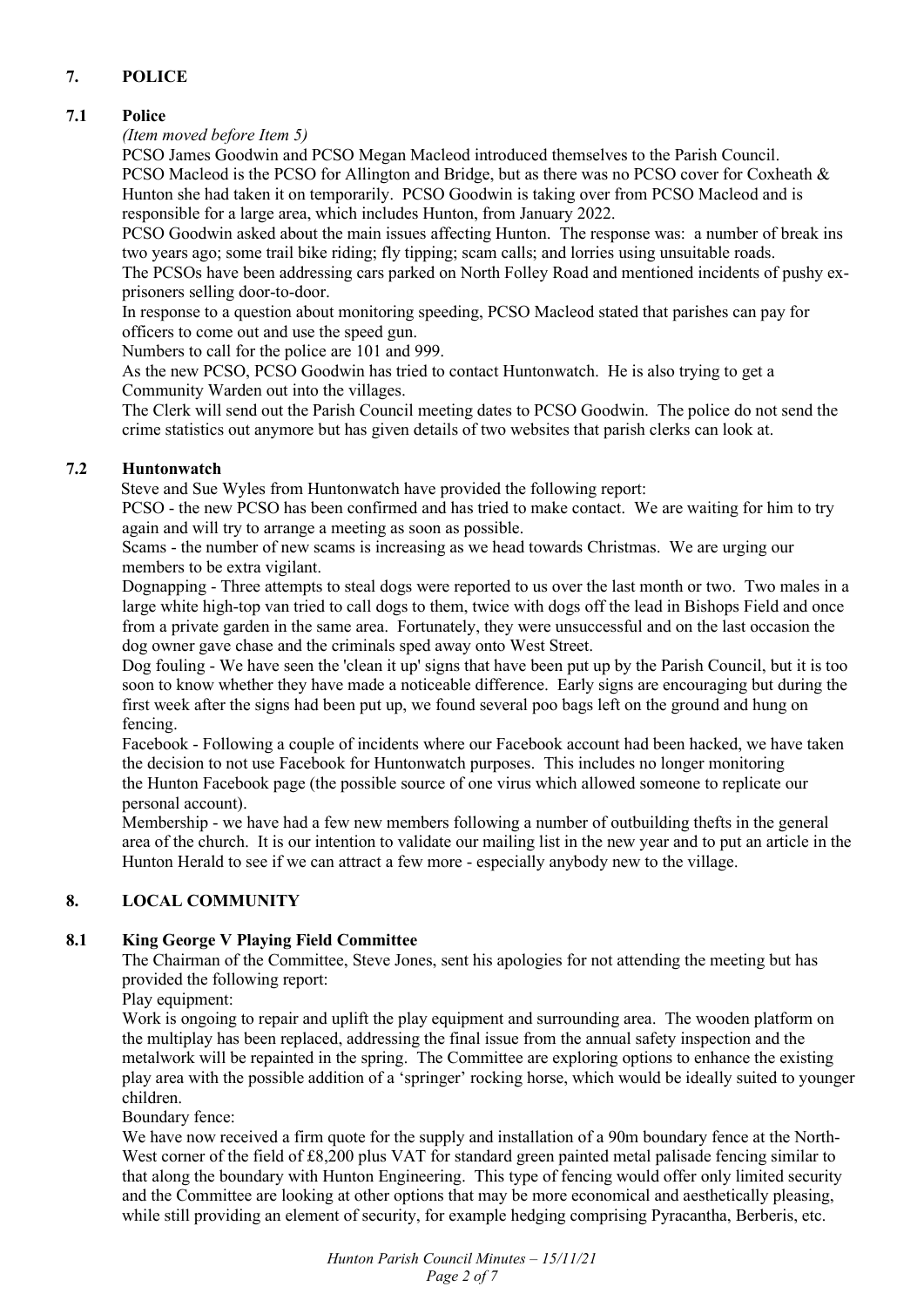Cllr Heaton suggested that trees could be planted behind the hedging as part of the Queen's Jubilee planting.

Requests for funding:

a) The Bowls Club need to replace their aging lawnmower by the start of next spring and are currently pursuing several funding opportunities to help towards the cost of £5,700, including the Hunton Herald (confirmed - £1,000), KCC Members Grant (to be confirmed) and KCC Covid-19 Recovery Fund (confirmed - £650) as well as contributing themselves (confirmed - £3,000). Based on responses received to date, it is possible that they will not reach their funding target if not all the opportunities come to fruition, and they are looking for the Parish Council and Playing Field Committee for help in this regard (the current shortfall in funding is likely to be in the region of £1,000). The Playing Field Committee have agreed in principle to make up the potential shortfall after any contribution from the Parish Council. b) The Football Club changing rooms are in need of refurbishment which could include rewiring, replumbing and general decoration and repair. The building, which is owned by the Parish Council, will be surveyed by members of the Parish Council to determine what work should be carried out and whether or not it is safe for ongoing use by the Football Club. The results of the survey will be fed back to the Playing Field Committee and the Parish Council as soon as possible.

Cllr Heaton noted that the electric cable from the Village Hall to the changing rooms is not an armoured cable. Members **Agreed** that the Clerk should ask the Village Hall caretaker to enclose the cable in flexible conduit. ACTION: CLERK

Members **Agreed** that Cllr Heaton and Cllr Stanbridge should survey the changing rooms within the next fortnight. ACTION: CLLR HEATON/CLLR STANBRIDGE

# **8.2 Traffic & Road Safety Working Party/Highways**

Cllr Goddard has supplied the map showing the location of the signage to be installed by KCC Highways. Jennie Watson informed Cllr Goddard that the budget has been exhausted for 2021/22, so the options are to wait until April 2022 for the new KCC budget allocation or for the Parish Council to pay for the signs. As the Parish Council was expecting to pay for the signage, Members **Agreed** that it would be preferable to wait until April. The £5,000 ringfenced in the Parish Council budget will be carried forward to 2022/23. Cllr Goddard is waiting for a meeting to establish where a speed indicator could be located on West Street. Cllr Summersgill has spoken with people in Collier Street, who are thinking of setting up a Joint Parishes Group to monitor lorries. There is also a KCC 'Get lorries out of our lives' campaign. Although HGVs are not such an issue in Hunton now, these initiatives are worth considering.

Cllr Heaton noted that the Parish Council owns Speedwatch equipment which is not being used at the moment.

# **8.3 Tree & Pond Warden**

Cllr Summersgill has contacted the Woodland Trust about the Queen's Green Canopy. They do not have any saplings left, but there are other options available through the Kent Tree & Pond Partnership. Cllr Trought contacted other members of the Community Orchard Group, who felt that planting in the orchard may not be a good idea due to it being too dry. Cllr Summersgill suggested that a commemorative tree, several years old, could be planted.

Cllr Summersgill advised that the ponds are full. In response to a question about whether he checks the contents of the ponds, Cllr Summersgill advised that he has been involved with the Medway Valley Partnership (MVP) regarding Great Crested Newts, as the MVP has funding for an initiative to restore ponds to increase numbers of Great Crested Newts. Cllr Heaton noted that some of the old ponds are degraded with little wildlife. Cllr Summersgill advised that there is a national move to regenerate old ponds.

# **9. COUNTY AND BOROUGH COUNCILLORS**

# **9.1 County Councillor**

County Cllr Simon Webb had provided a written report for Members.

Full Council - at the meeting on 4th November, KCC Members shared memories of Ann Allen (Chairman of KCC), who had sadly passed away.

Adult Social Care – the Adult Social Care strategy is out for consultation; Cllr Webb is on the committee. Education - additional bank holidays of  $2<sup>nd</sup>$  and  $3<sup>rd</sup>$  June 2022 have been confirmed.

Environment - a grant of £250,000 has been received to plant trees in Ashford and Swale.

Libraries - there is an under 5s initiative in libraries to get children to play and talk.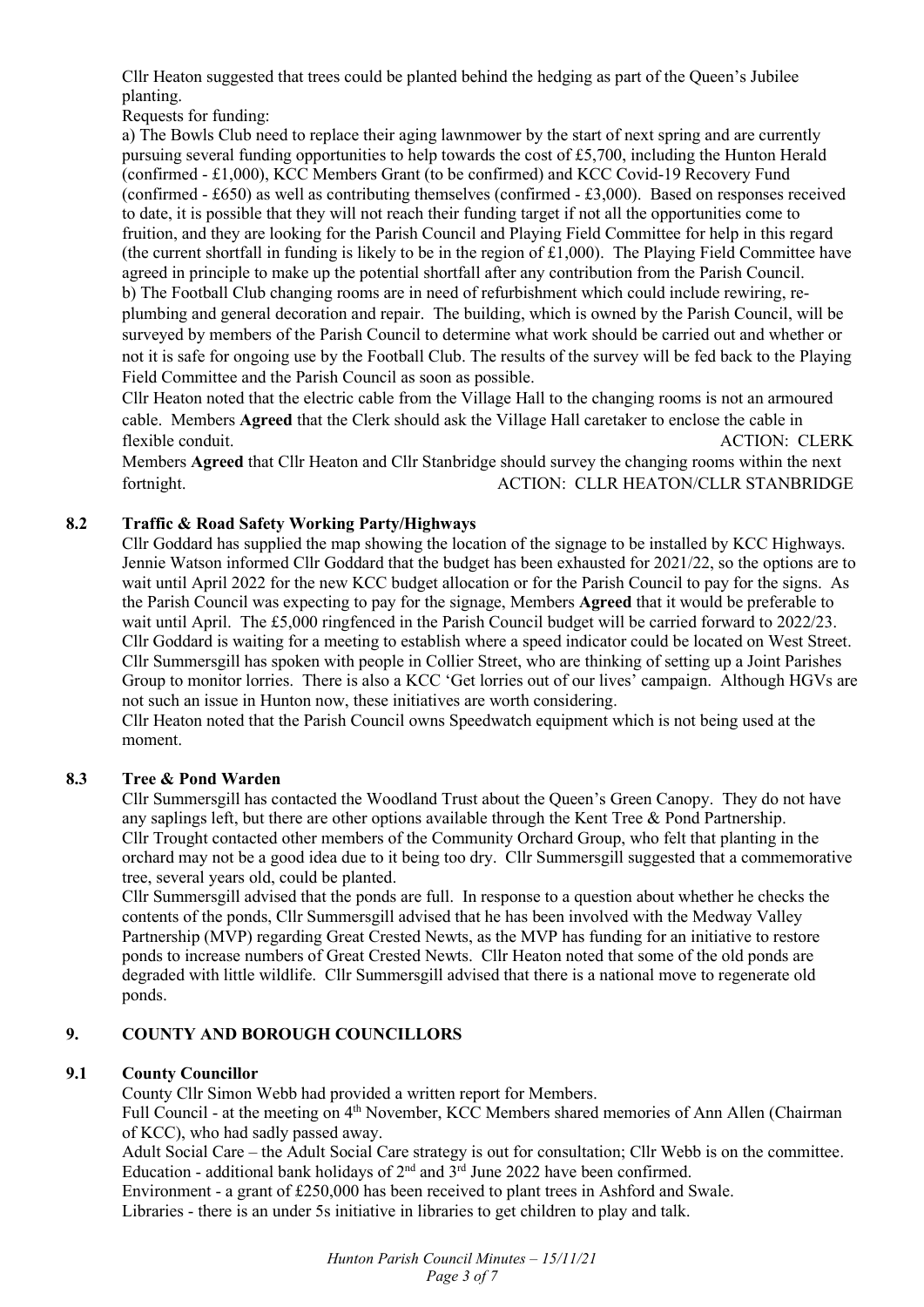Alcohol awareness – during the Covid lockdown 53 to 60 year olds were found to be susceptible to alcohol, particularly women.

Violence against women and girls – Cllr Webb attended a good seminar at which all KCC senior officers were also present.

### **9.2 Borough Councillors**

Borough Cllr Simon Webb had attended a Full Council meeting which considered the Local Plan. It became very political - the Liberal Democrats disagreed with the Local Plan, but the Conservatives voted for it, as if it is not agreed, it would become a developers' charter. There were a lot of people from Lidsing at the meeting as 2,000 new houses are proposed. Cllr Webb is against the Beacons Park development between Coxheath and Loose as it was included at the last minute. Following the meeting, four Liberal Democrats broke away from their party to form The Maidstone Group. As a result, the committees have to be reconstituted. The Conservatives put forward a motion for 4-yearly elections at the Full Council meeting but lost the vote.

Cllr Webb had an online meeting with West Kent GPs which was interesting, but they are still not moving appointments to surgeries. There is a shortage of GPS. Cllr Webb advised the GPs to submit objections to planning applications as there is not enough infrastructure.

As part of the MBC Biodiversity and Climate Change Action Plan a call for tree planting sites is being undertaken.

Cllr Summersgill asked Cllr Webb if he had heard of the 'Get lorries out of our lives' campaign. He had not but will contact the MBC Member heading the campaign.

Cllr Webb is the Vice Chair of the Communities, Housing and Environment Committee. It is a statutory obligation for waste bins to be collected but due to driver shortages not all garden waste is being collected.

## **10. PARISH MATTERS**

### **10.1 Parish Councillors**

Cllr Heaton advised that the school does not have a defibrillator so it would be a good idea for one to be installed in the phone box on West Street. Cllr Trought has enquired with BT; the Community Heartbeat Trust has already adopted the phone box so she will get in contact with them.

 ACTION: CLLR TROUGHT Cllr Summersgill was asked how much it costs to install an electric vehicle charging point if the application to KCC is not successful – he will find out. ACTION: CLLR SUMMERSGILL

### **10.2 Flooding**

Cllrs Heaton and Summersgill met with KCC drainage operatives on West Street, to explain the flooding issues in the area and point out the poor state of the road. KCC Highways subsequently resurfaced and widened the road and have done a very good job. They are also planning to clear the ditches, including the ditch near the Beast House.

Cllr Goddard has not contacted Betts yet about the mud washing off the field but **Agreed** to do so before they make the beds up in spring. ACTION: CLLR GODDARD

Cllr Heaton noted that Betts have put crop cover on now.

Cllr Summersgill has continued the work on a flooding database. He has also trained as a Flood Warden and will be liaising with Yalding and Collier Street, which will also be a useful way to obtain more information for the database.

### **10.3 Parish Council Meeting Dates 2022**

Members **Agreed** to the following meeting dates for 2022: Monday 17<sup>th</sup> January 2022 Monday 21<sup>st</sup> March 2022 Monday 9<sup>th</sup> May 2022 (Annual Meeting) Monday 23rd May 2022 (Annual Parish Meeting) Monday 18<sup>th</sup> July 2022 Monday 19<sup>th</sup> September 2022 Monday 21st November 2022 All meetings to be held at 7:30pm.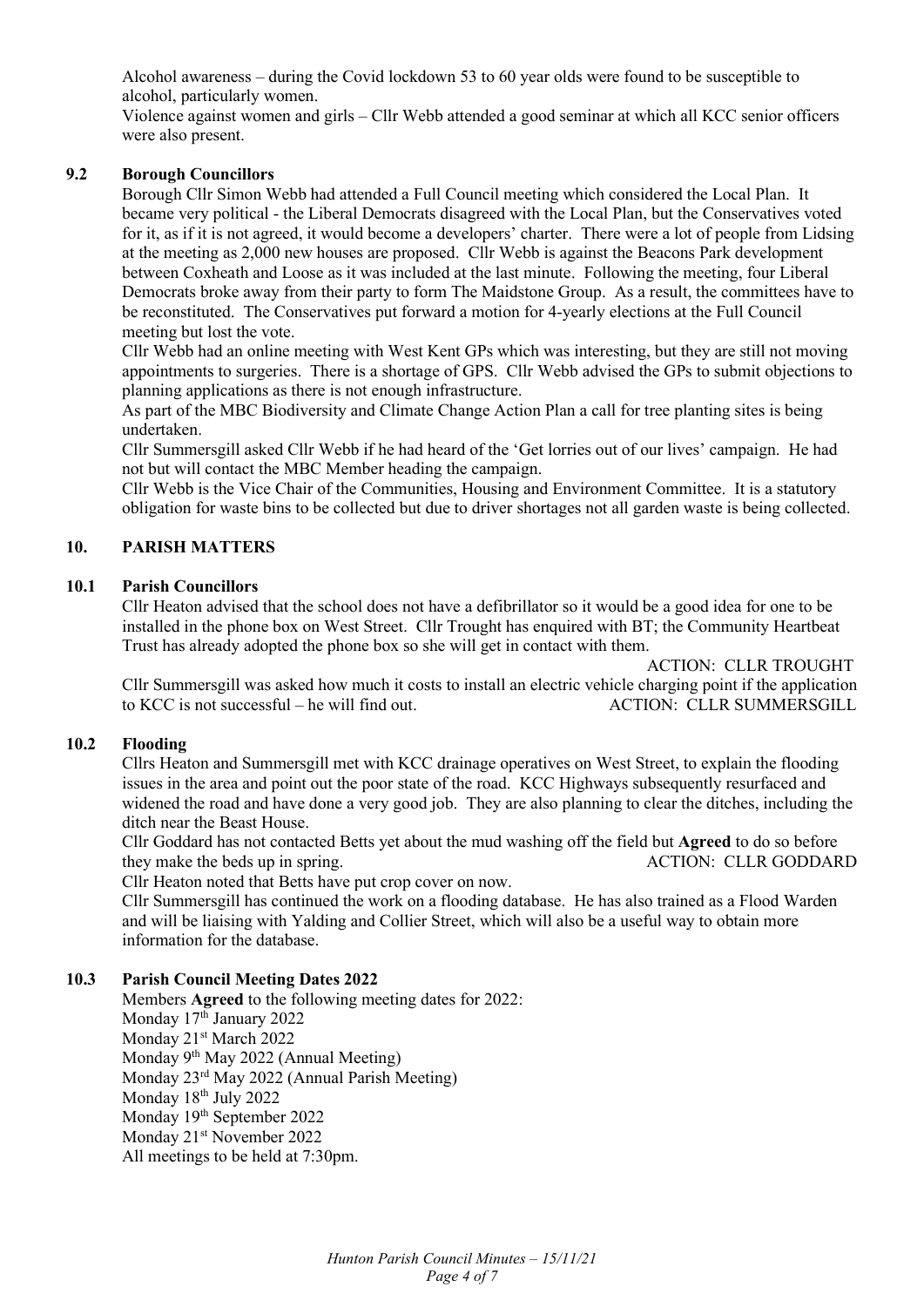# **10.4 KCC Fire Hydrant Initiative**

KALC has been working with Kent Fire & Rescue Service (KFRS) over the last 8 years on the fire hydrant initiative project, which is aimed at helping to increase community resilience within local communities. Many councils have already signed up to the initiative and are monitoring and reporting any fire hydrant defects and water provision issues in their local area to KFRS.

Members **Agreed** that the Parish Council should sign up to the initiative and inform people of the process for reporting a leak. ACTION: CLERK

Cllr Stanbridge **Agreed** to write an article for the Hunton Herald to inform parishioners. ACTION: CLLR STANBRIDGE

### **10.5 Hunton Parish Plan**

Members considered whether to update the Parish Plan, but as the Parish Council took steps towards producing a Neighbourhood Plan some years ago, this would supersede the Parish Plan. Priorities for the village can be included in the Neighbourhood Plan. If the parish does not have a Neighbourhood Plan, MBC will not take notice of the Parish Council's planning concerns and there could be a threat of development if MBC decide they need more sites. Members need to consider whether to continue the process already started. Consultants would need to be employed for the next stage but there could be grant money available.

Members **Agreed** that the Neighbourhood Plan should be included as an agenda item on the next full council meeting agenda. Before then, Members **Agreed** that the Clerk would carry out the following research:

- Find the documents produced several years ago when the Neighbourhood Plan process started
- Contact clerks of other small parishes who have a Neighbourhood Plan
- Obtain information from KALC ACTION: CLERK

Members **Agreed** to discuss the information informally prior to the next meeting.

ACTION: ALL MEMBERS

## **10.6 Hunton Village Club**

Cllr Trought asked all Members to attend the Village Club AGM on 3rd December. The Club would welcome input to give it a different steer. The Committee is looking for a new chairman. Money has been spent on the kitchen, the cellar has been improved and the toilets refurbished, but the Club needs to know what the village wants and the direction to take

### **10.7 Website**

The new website, huntonparishcouncil.org.uk is now live. There is a redirection from the old website to the new one. Cllr Heaton mentioned in an article in the last Hunton Herald that the Clerk can be notified of events for publication on the website. The Clerk also updates the website with events listed in the Hunton Herald.

Members **Noted** the update.

# **10.8 Clerk's Report**

The Clerk attended the KALC Annual Clerks' Conference on 28<sup>th</sup> September. The most useful sessions were: Developing Professionalism – life after lockdown and an SLCC presentation.

The Clerk attended the KALC Finance Conference on 20<sup>th</sup> October which centred mainly around presentations from the KALC Financial Consultant which were very helpful. The insurance workshop was also informative.

E.ON are increasing the price of the street lighting electricity again, from 25.4p per kWh to 33.8p per kWh.

# **11. CONSULTATION**

# **11.1 Maidstone Borough Council – Local Plan Review Regulation 19 Consultation**

Maidstone Borough Council has published the Draft for Submission version of its Local Plan Review, which sets out proposed planning policies for development over the period 2022-2037. Representations at this stage should relate to matters of compliance with legal and procedural requirements and the soundness of the Local Plan Review, as these are the matters that will be examined.

Member **Agreed** not to submit any comments as the consultation centres on legal and procedural matters.

# **11.2 Kent Police and Crime Commissioner – Police and Crime Plan Survey**

The Police and Crime Plan Survey is an opportunity for the Parish Council to have its say on various topics, such as safety, experiences of being a victim and road safety, amongst others. Responses to the survey will shape the next Police and Crime Plan.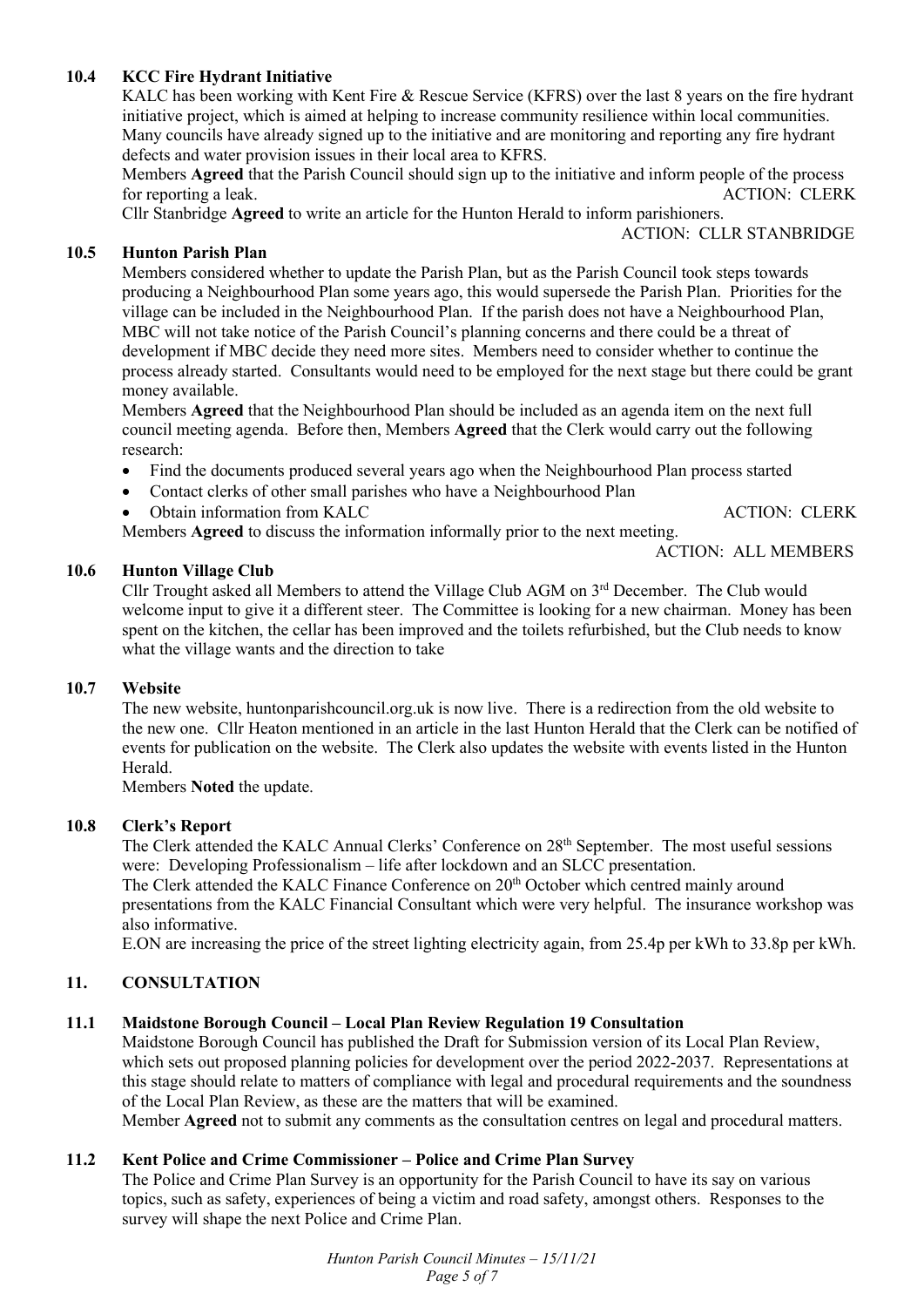### **12. POLICIES**

#### **12.1 Freedom of Information – Model Publication Scheme**

The Parish Council adopted the ICO's Model Publication Scheme in November 2008, through a declaration. The Model Publication Scheme has been produced as a document to replace the declaration. Members cannot change the Model Publication Scheme as it must stay in the ICO format. Members **Agreed** to adopt the Scheme.

#### **12.2 Freedom of Information – Information Available**

The Parish Council adopted the information available for the Publication Scheme in November 2008. The Information Available has been updated significantly using the ICO template guidance and review of other councils' templates.

Members **Agreed** to adopt the Information Available.

Members **Agreed** that all policies should be reviewed every 3 years, other than Standing Orders and Financial Regulations which should be reviewed annually.

#### **13. FINANCE**

#### **13.1 Budget Monitoring Report**

The Budget Monitoring Report to 31st October 2021 was **Noted**. Cllr Heaton asked the Clerk to research the KALC advice about the Fete Committee money as it should be considered again. ACTION: CLERK

#### **13.2 Income Received**

Members **Noted** that the following income has been received since the last meeting:

| Hunton Parish Hall Committee – FIT | $\Omega$<br>£82' |
|------------------------------------|------------------|
|                                    |                  |

The bank reconciliation was reviewed and signed by Cllr Trought.

#### **13.3 Payments Made**

Members **Approved** the following payments made since the last meeting:

| $SO -$ Sharon Goodwin – Salary & office allowance – September | £464.47 |
|---------------------------------------------------------------|---------|
| Unity Trust Bank – Service charge                             | £18.00  |
| VCS Websites Ltd – Website build, hosting and domain name     | £335.00 |

### **13.4 Electronic Payments**

Members **Approved** the following payments. Cllrs Stanbridge and Summersgill will authorise the payments set up in Unity Trust Bank using online banking:

| $E. ON - Street lighting electricity$                       | £15.45  |
|-------------------------------------------------------------|---------|
| Q-Tec Solutions Ltd – Annual maintenance of the CCTV system | £302.58 |
| David Heaton – Reimbursement for signage and key cutting    | £73.28  |
| KALC – Finance Conference and Clerks Conference             | £120.00 |
| Sharon Goodwin – Reimbursement for top up of mobile phone   | £30.00  |

### **13.5 Additional CCTV camera**

Q-Tec Solutions Ltd tried to turn the existing CCTV camera so the front of the new container is covered but could not achieve the required coverage. A quotation of £500 plus VAT has been provided to supply and install an additional camera.

Members **Agreed** to accept the quotation. ACTION: CLERK

During the annual CCTV maintenance work, the DVR was found to be faulty. A quote of £490 plus VAT was given to supply and fit a new 16 Channel Turbo DVR. This was agreed outside of the meeting to ensure the CCTV is up and running as soon as possible.